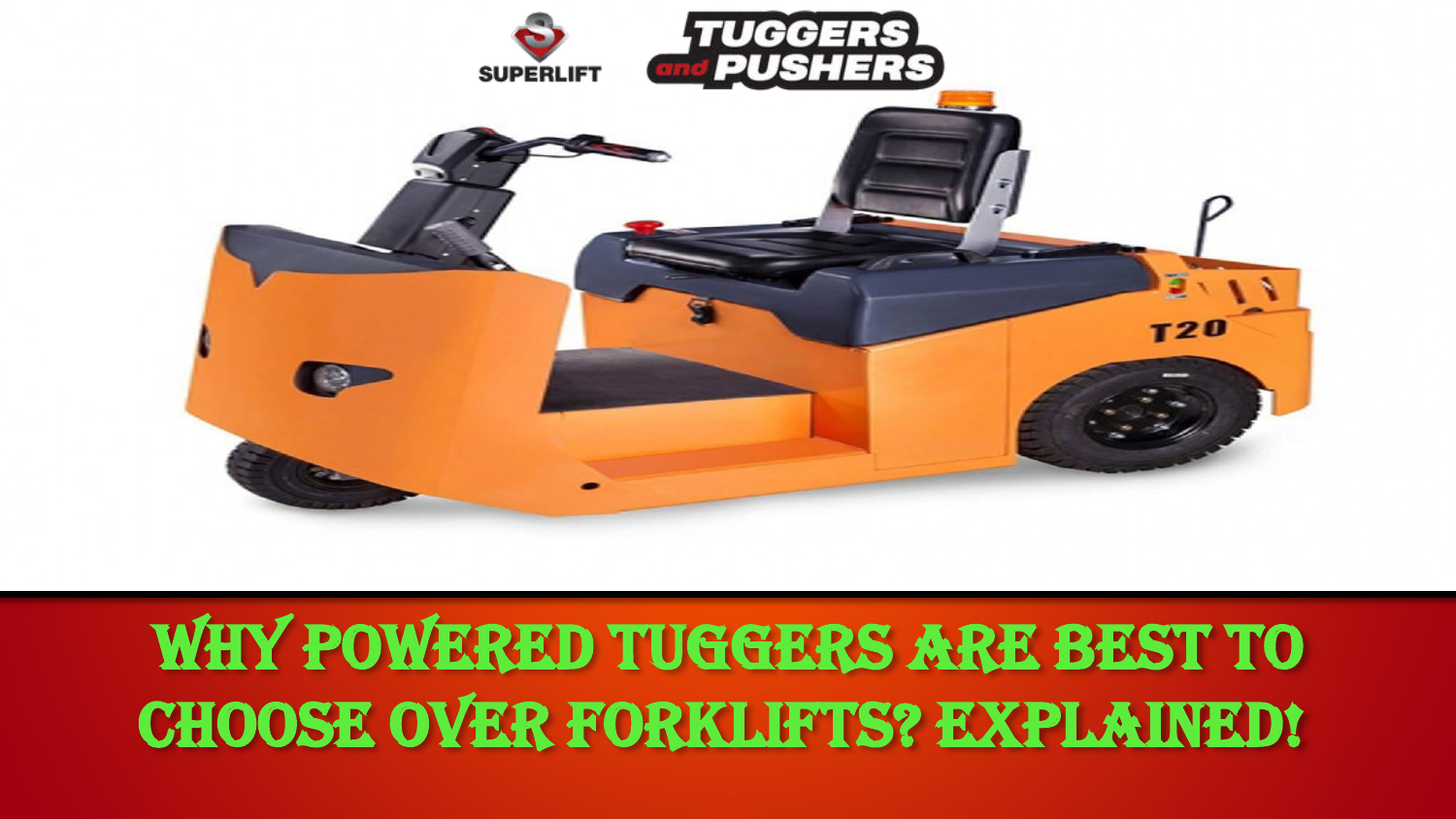**Advance material handling in warehouses is the need of the hour to meet the increasing customer demands. Forklifts were in use for a very long time as the primary tool for market handling but they have several downsides including limited operational capability. However, powered tuggers now emerged as the best alternative to forklifts and these are popularly used in the lean warehousing industry due to their flexibility and easy-touse features. Best powered tugger in Canada handles multiple material handling tasks including material delivering, picking, load movement, and many more.** 

**Here are the advantages of using powered tuggers to streamline the warehousing operation.** 

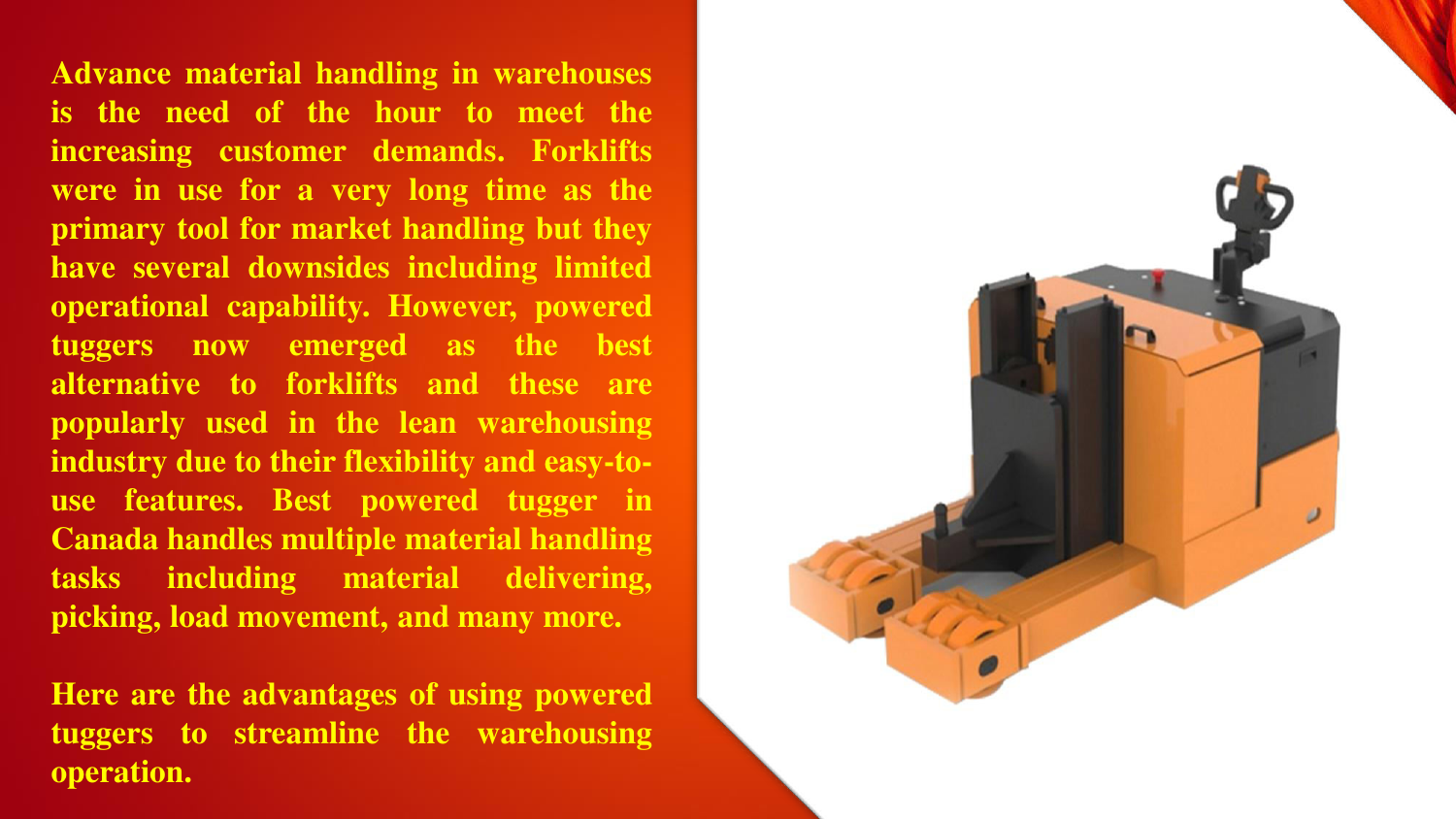#### Capable to carry multiple loads

**Powered tuggers are designed to carry multiple loads at once. In this way, it improves efficiency, cuts the operation time, and elevates the output without expanding the fleet of material handling equipment.** 

#### Maximum safety while operating

**Since, material equipment is designed to provide utmost safety while operation and therefore, powered tuggers are the first choice of the industrial operators. These are easy and designed to handle heavy and bulk loads without jeopardizing the safety of the operators.** 

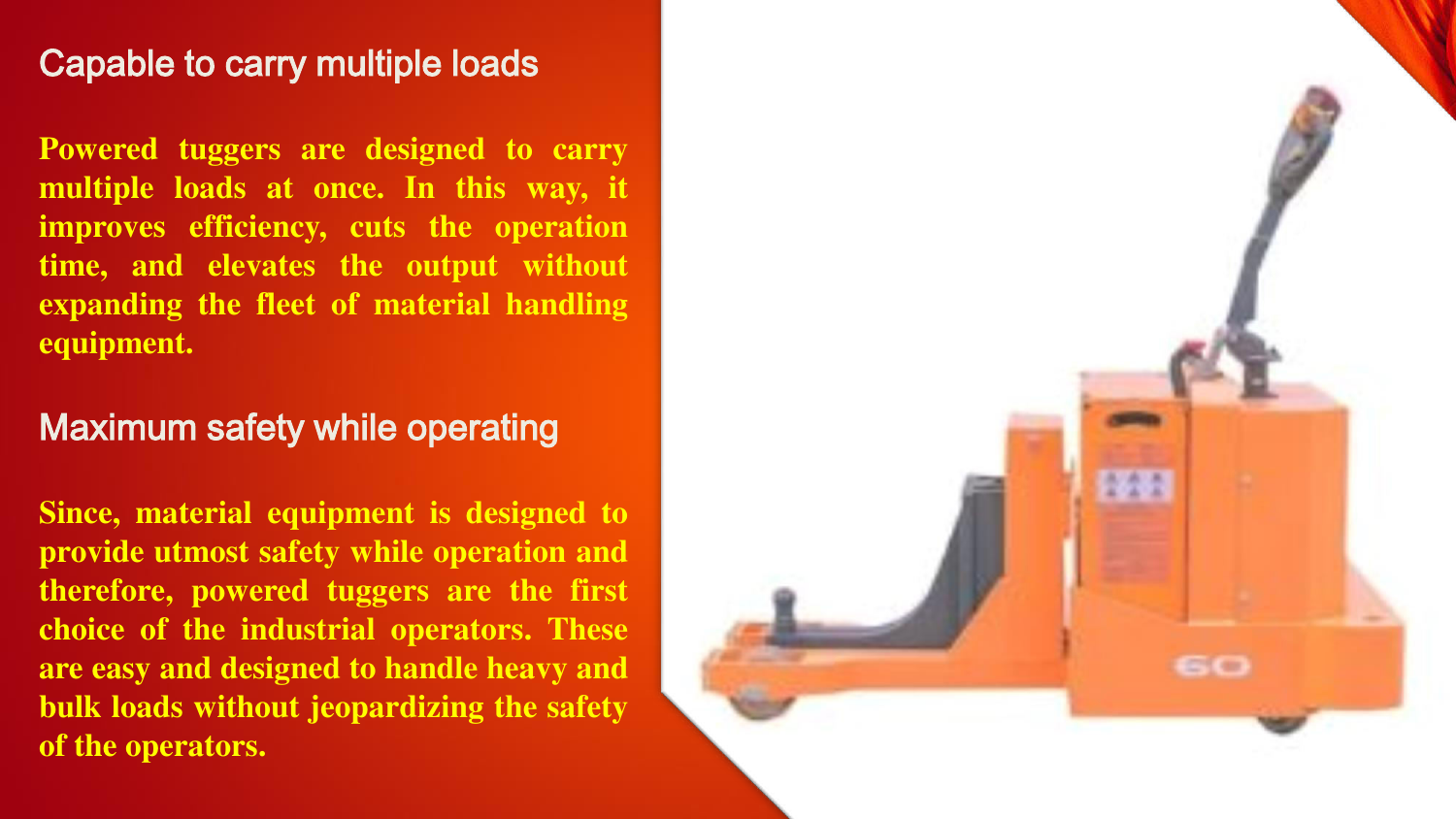## Available at lesser price compared to the conventional material handling equipment

**Price is another vital factor that attracts maximum people towards [powered tugger for](https://www.tuggersandpushers.com/collections/light-duty-tuggers/electric-powered-compact-tugger)  [sale in Canada](https://www.tuggersandpushers.com/collections/light-duty-tuggers/electric-powered-compact-tugger). Since these are available at a lesser price, operators don't have to spend a big chunk of their investment on purchasing this crucial equipment. This is another reason for the popularity of powered tuggers.** 

#### Easy to maneuver

**Conventional forklifts were limited to only being to operate on the perimeter of the warehouse and racking. It creates constraints on your routes, material handling flow, and the way you are organizing the inventory.** 

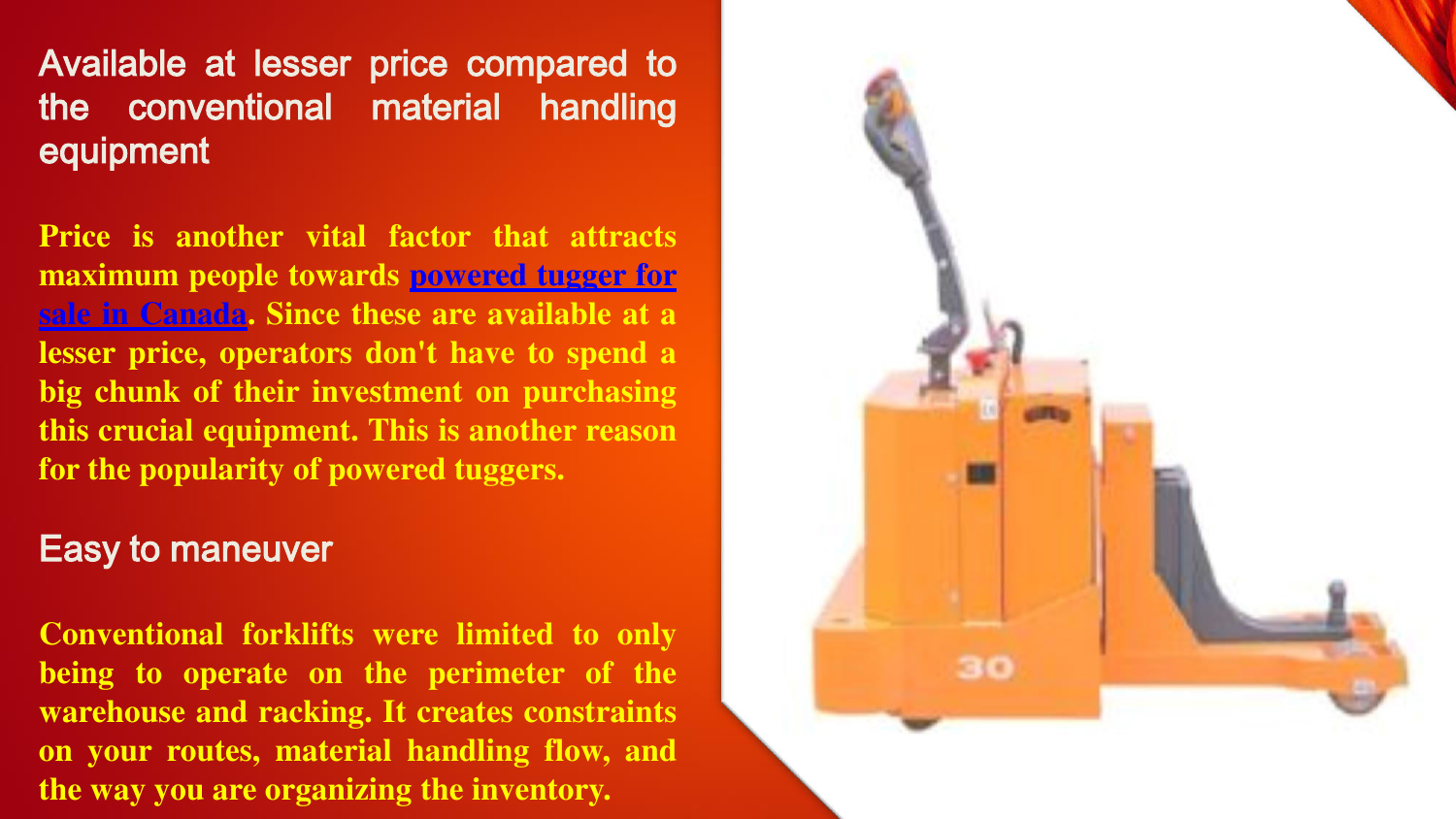### Minimize the chance of product damage

**Tuggers are perfect to operate in any type of stiff surface or narrow area. So, there is no threat of toppling any product from the upper rack rather they provide smooth handling of the loads without hampering others. In this way, the chance of damaging any material gets lessened.** 

**These are a few things that make the tuggers more efficient and profitable compared to conventional forklifts.**